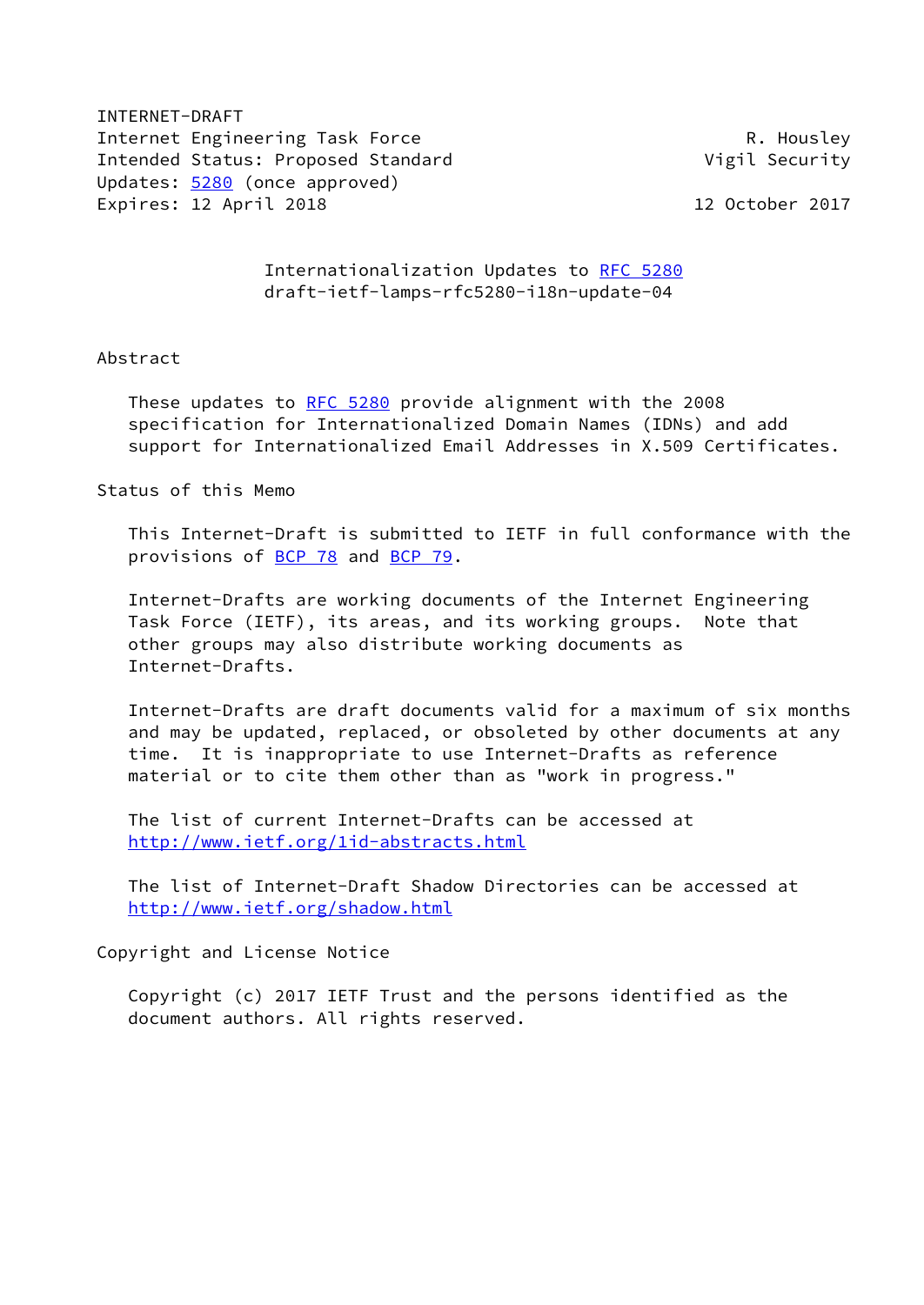INTERNET-DRAFT 118n Updates to [RFC 5280](https://datatracker.ietf.org/doc/pdf/rfc5280) 0ctober 2017

This document is subject to [BCP 78](https://datatracker.ietf.org/doc/pdf/bcp78) and the IETF Trust's Legal Provisions Relating to IETF Documents

 [\(http://trustee.ietf.org/license-info](http://trustee.ietf.org/license-info)) in effect on the date of publication of this document. Please review these documents carefully, as they describe your rights and restrictions with respect to this document. Code Components extracted from this document must include Simplified BSD License text as described in Section 4.e of the Trust Legal Provisions and are provided without warranty as described in the Simplified BSD License.

 This document may contain material from IETF Documents or IETF Contributions published or made publicly available before November 10, 2008. The person(s) controlling the copyright in some of this material may not have granted the IETF Trust the right to allow modifications of such material outside the IETF Standards Process. Without obtaining an adequate license from the person(s) controlling the copyright in such materials, this document may not be modified outside the IETF Standards Process, and derivative works of it may not be created outside the IETF Standards Process, except to format it for publication as an RFC or to translate it into languages other than English.

<span id="page-1-0"></span>[1](#page-1-0). Introduction

 This document updates [RFC 5280](https://datatracker.ietf.org/doc/pdf/rfc5280) [\[RFC5280](https://datatracker.ietf.org/doc/pdf/rfc5280)]. The Introduction in [Section 1](#page-1-0), the Name Constraints certificate extension discussion in Section 4.2.1.10, and the Processing Rules for Internationalized Names in Section 7 are updated to provide alignment with the 2008 specification for Internationalized Domain Names (IDNs) and add support for Internationalized Email Addresses in X.509 Certificates.

 An IDN in Unicode (native character) form contains at least one U-label [\[RFC5890](https://datatracker.ietf.org/doc/pdf/rfc5890)]. With one exception, IDNs are carried in certificates in ACE-encoded form. That is, all U-labels within an IDN are converted to A-labels. Conversion of an U-label to an A-label is described in [\[RFC5891](https://datatracker.ietf.org/doc/pdf/rfc5891)].

 The GeneralName structure supports many different names forms, including otherName for extensibility. [\[ID.lamps-eai-addresses](#page-7-0)] specifies the SmtpUTF8Mailbox for Internationalized Email addresses, which include IDNs with U-labels.

Note that Internationalized Domain Names in Applications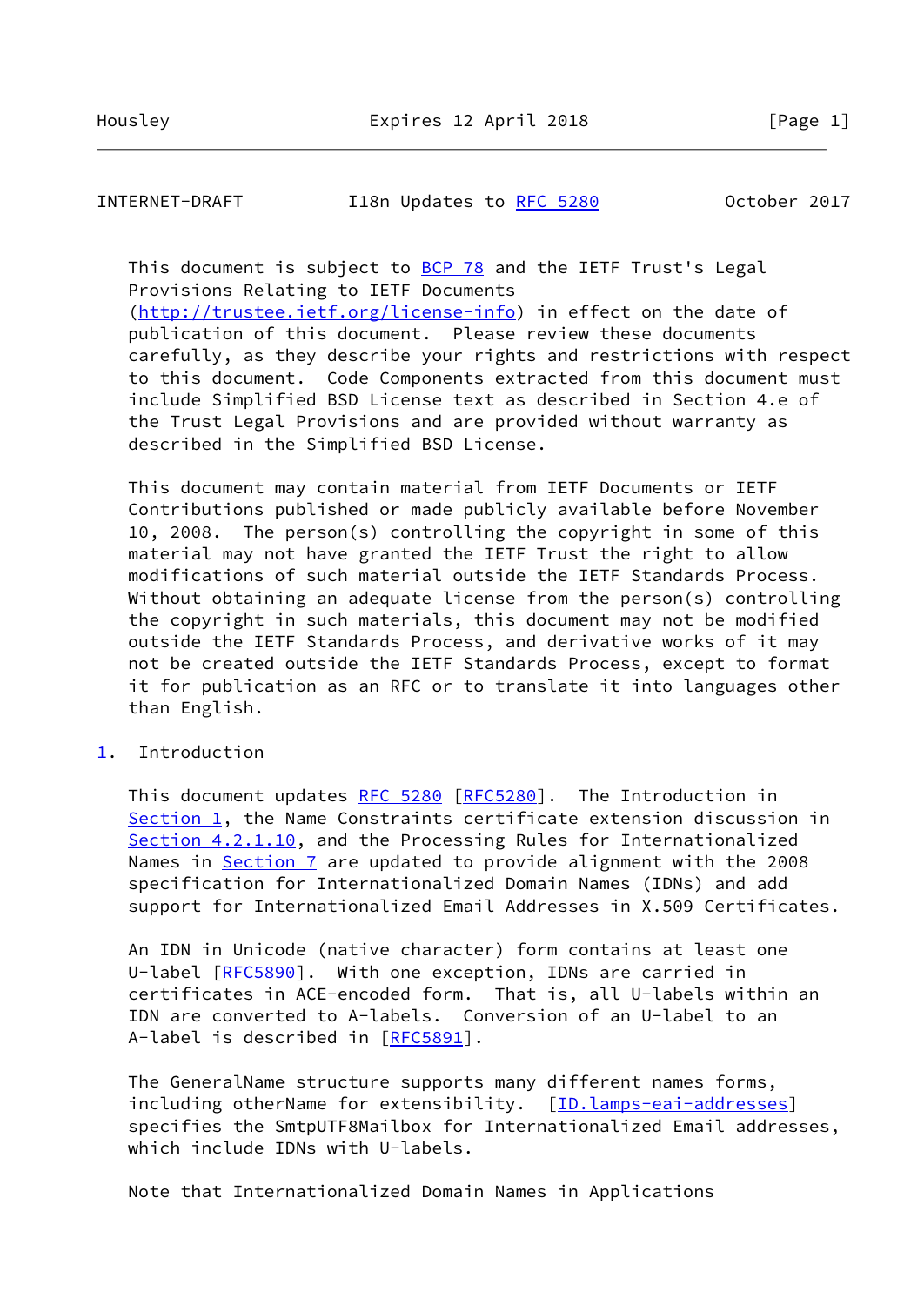specifications published in 2003 (IDNA2003) [\[RFC3490](https://datatracker.ietf.org/doc/pdf/rfc3490)] and 2008 (IDNA2008) [[RFC5890\]](https://datatracker.ietf.org/doc/pdf/rfc5890) both refer to the Punycode Algorithm for conversion [[RFC3492\]](https://datatracker.ietf.org/doc/pdf/rfc3492).

Housley Expires 12 April 2018 [Page 2]

INTERNET-DRAFT 118n Updates to [RFC 5280](https://datatracker.ietf.org/doc/pdf/rfc5280) 0ctober 2017

# <span id="page-2-0"></span>[1.1](#page-2-0). Terminology

 The key words "MUST", "MUST NOT", "REQUIRED", "SHALL", "SHALL NOT", "SHOULD", "SHOULD NOT", "RECOMMENDED", "NOT RECOMMENDED", "MAY", and "OPTIONAL" in this document are to be interpreted as described in [BCP](https://datatracker.ietf.org/doc/pdf/bcp14) [14](https://datatracker.ietf.org/doc/pdf/bcp14) [[RFC2119\]](https://datatracker.ietf.org/doc/pdf/rfc2119) [\[RFC8174](https://datatracker.ietf.org/doc/pdf/rfc8174)] when, and only when, they appear in all capitals, as shown here.

# <span id="page-2-1"></span>[2](#page-2-1). Updates

This section provides updates to several paragraphs of [RFC 5280](https://datatracker.ietf.org/doc/pdf/rfc5280) [\[RFC5280](https://datatracker.ietf.org/doc/pdf/rfc5280)]. For clarity, if the entire section is not replaced, then the original text and the replacement text are shown.

<span id="page-2-2"></span>[2.1](#page-2-2). Update in [Section 1](#page-1-0), Introduction

This update provides references for IDNA2008.

OLD

 \* Enhanced support for internationalized names is specified in Section 7, with rules for encoding and comparing Internationalized Domain Names, Internationalized Resource Identifiers (IRIs), and distinguished names. These rules are aligned with comparison rules established in current RFCs, including [\[RFC3490](https://datatracker.ietf.org/doc/pdf/rfc3490)], [[RFC3987](https://datatracker.ietf.org/doc/pdf/rfc3987)], and [\[RFC4518](https://datatracker.ietf.org/doc/pdf/rfc4518)].

NEW

 $*$  Enhanced support for internationalized names is specified in Section 7, with rules for encoding and comparing Internationalized Domain Names, Internationalized Resource Identifiers (IRIs), and distinguished names. These rules are aligned with comparison rules established in current RFCs, including [\[RFC3987](https://datatracker.ietf.org/doc/pdf/rfc3987)], [[RFC4518](https://datatracker.ietf.org/doc/pdf/rfc4518)], [\[RFC5890](https://datatracker.ietf.org/doc/pdf/rfc5890)], and [\[RFC5891](https://datatracker.ietf.org/doc/pdf/rfc5891)].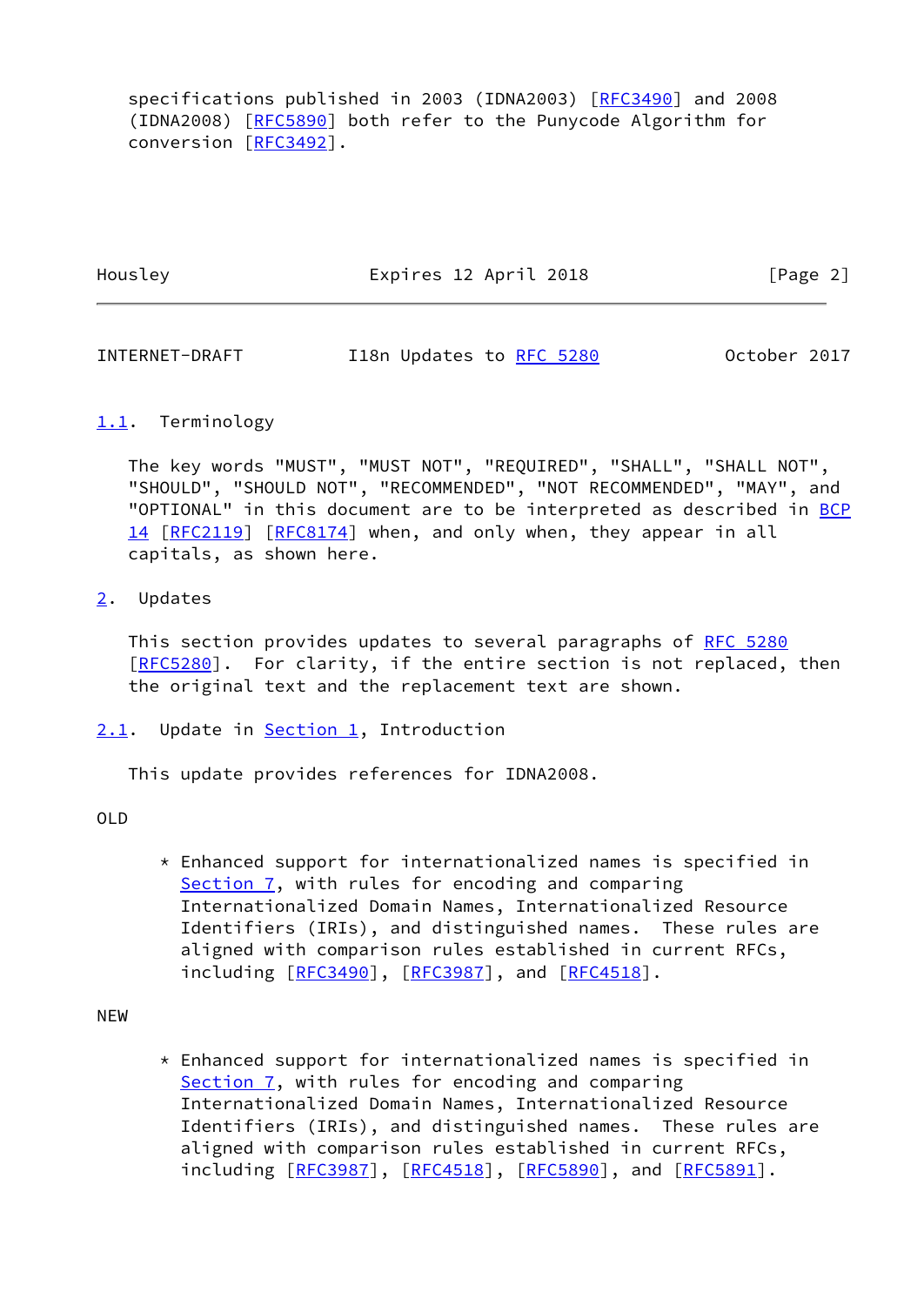# <span id="page-3-0"></span>[2.2](#page-3-0). Update in Section 4.2.1.10, Name Constraints

 This update removes the ability to include constraints for a particular mailbox. This capability was not used, and removing it allows name constraints to apply to email addresses in rfc822Name and SmtpUTF8Mailbox [\[ID.lamps-eai-addresses](#page-7-0)] within otherName.

### OLD

 A name constraint for Internet mail addresses MAY specify a particular mailbox, all addresses at a particular host, or all mailboxes in a domain. To indicate a particular mailbox, the

| Housley | Expires 12 April 2018 | [Page 3] |
|---------|-----------------------|----------|
|         |                       |          |

INTERNET-DRAFT I18n Updates to [RFC 5280](https://datatracker.ietf.org/doc/pdf/rfc5280) October 2017

 constraint is the complete mail address. For example, "root@example.com" indicates the root mailbox on the host "example.com". To indicate all Internet mail addresses on a particular host, the constraint is specified as the host name. For example, the constraint "example.com" is satisfied by any mail address at the host "example.com". To specify any address within a domain, the constraint is specified with a leading period (as with URIs). For example, ".example.com" indicates all the Internet mail addresses in the domain "example.com", but not Internet mail addresses on the host "example.com".

# NEW

 A name constraint for Internet mail addresses MAY specify all addresses at a particular host or all mailboxes in a domain. To indicate all Internet mail addresses on a particular host, the constraint is specified as the host name. For example, the constraint "example.com" is satisfied by any mail address at the host "example.com". To specify any address within a domain, the constraint is specified with a leading period (as with URIs). For example, ".example.com" indicates all the Internet mail addresses in the domain "example.com", but not Internet mail addresses on the host "example.com".

<span id="page-3-1"></span>[2.3](#page-3-1). Update in Section 7.2, IDNs in GeneralName

This update aligns with IDNA2008. Since all of Section 7.2 is replaced, the OLD text is not provided.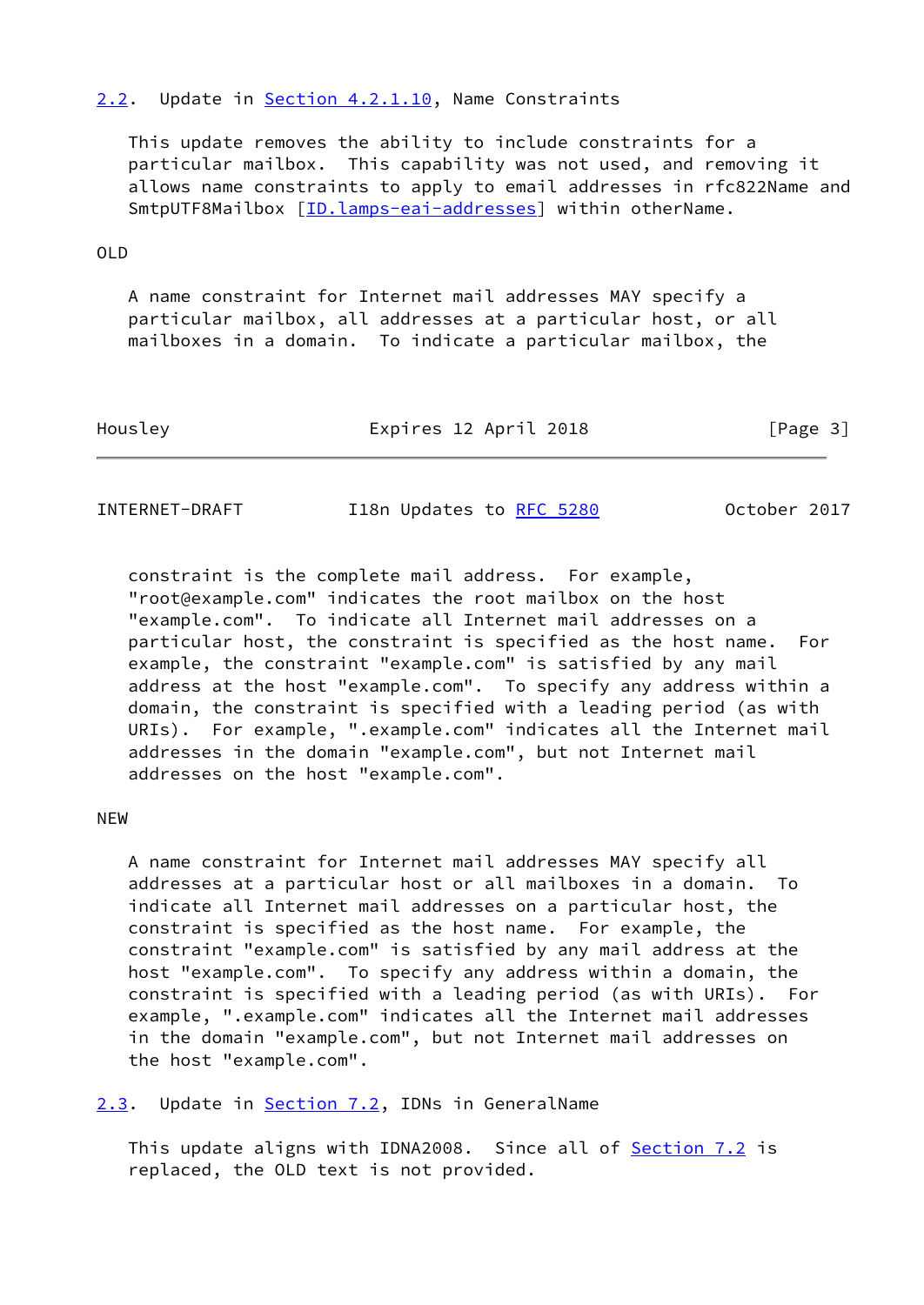Internationalized Domain Names (IDNs) may be included in certificates and CRLs in the subjectAltName and issuerAltName extensions, name constraints extension, authority information access extension, subject information access extension, CRL distribution points extension, and issuing distribution point extension. Each of these extensions uses the GeneralName type; one choice in GeneralName is the dNSName field, which is defined as type IA5String.

 IA5String is limited to the set of ASCII characters. To accommodate internationalized domain names U-labels are converted to A-labels. The A-label is the encoding of the U-label according to the Punycode algorithm [[RFC3492](https://datatracker.ietf.org/doc/pdf/rfc3492)] with the ACE prefix "xn--" added at the beginning of the string.

 When comparing DNS names for equality, conforming implementations MUST perform a case-insensitive exact match on the entire DNS name. When evaluating name constraints, conforming implementations MUST

Housley **Expires 12 April 2018** [Page 4]

INTERNET-DRAFT 118n Updates to [RFC 5280](https://datatracker.ietf.org/doc/pdf/rfc5280) 0ctober 2017

 perform a case-insensitive exact match on a label-by-label basis. As noted in **Section 4.2.1.10**, any DNS name that may be constructed by adding labels to the left-hand side of the domain name given as the constraint is considered to fall within the indicated subtree.

 Implementations SHOULD convert IDNs to Unicode before display. Specifically, conforming implementations convert A-labels to U-labels for display.

 Implementation consideration: There are increased memory requirements for IDNs. An IDN ACE label will begin with the four additional characters "xn--", and an IDN can require as many as five ASCII characters to specify a single international character.

[2.3](#page-3-1). Update in **Section 7.3**, IDNs in Distinguished Names

This update aligns with IDNA2008.

OLD

 Domain Names may also be represented as distinguished names using domain components in the subject field, the issuer field, the

NEW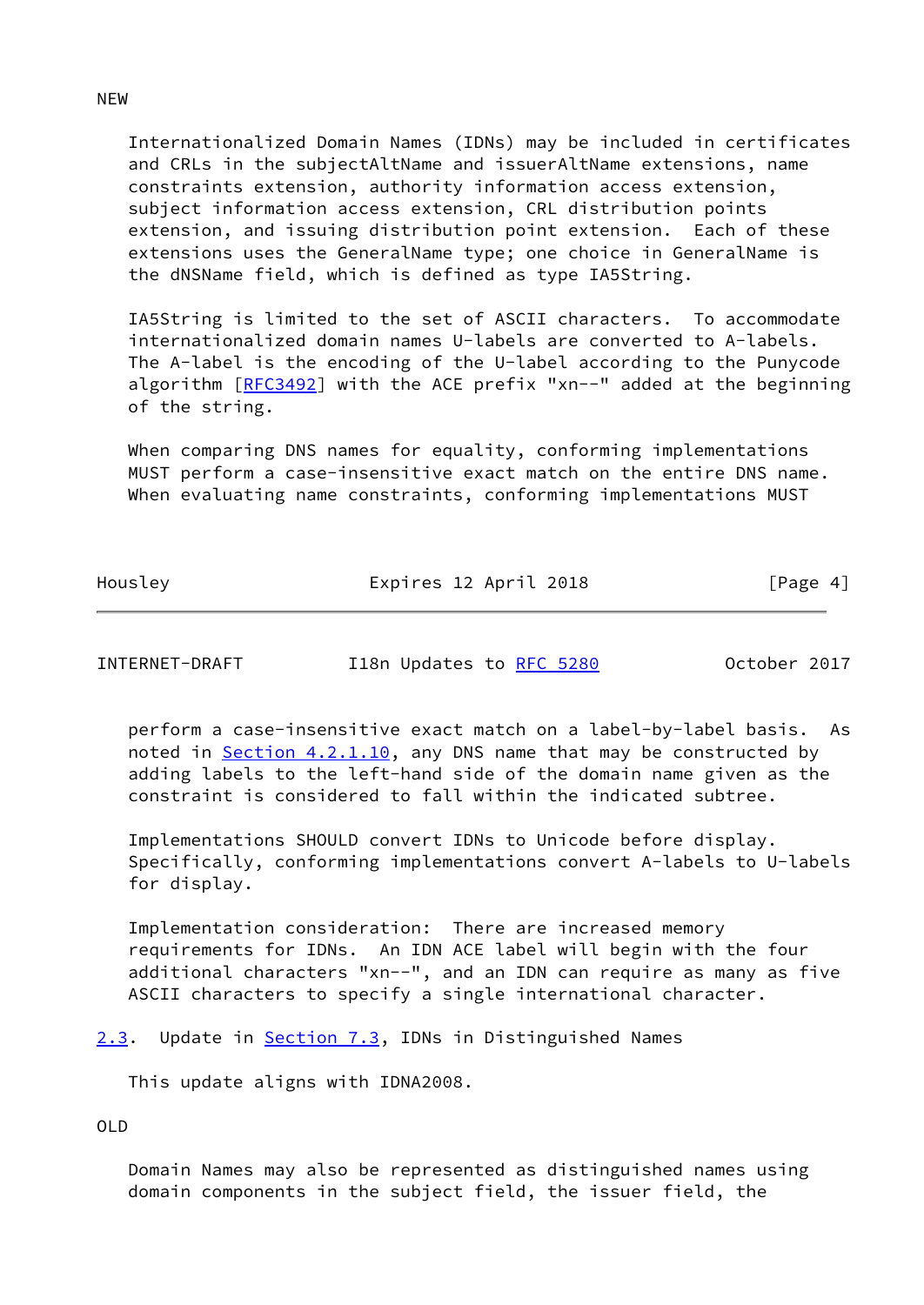subjectAltName extension, or the issuerAltName extension. As with the dNSName in the GeneralName type, the value of this attribute is defined as an IA5String. Each domainComponent attribute represents a single label. To represent a label from an IDN in the distinguished name, the implementation MUST perform the "ToASCII" label conversion specified in Section [4.1 of RFC 3490](https://datatracker.ietf.org/doc/pdf/rfc3490#section-4.1). The label SHALL be considered a "stored string". That is, the AllowUnassigned flag SHALL NOT be set.

## NEW

 Domain Names may also be represented as distinguished names using domain components in the subject field, the issuer field, the subjectAltName extension, or the issuerAltName extension. As with the dNSName in the GeneralName type, the value of this attribute is defined as an IA5String. Each domainComponent attribute represents a single label. To represent a label from an IDN in the distinguished name, the implementation MUST convert all U-labels to A-labels.

<span id="page-5-0"></span>[2.4](#page-5-0). Update in Section 7.5, Internationalized Electronic Mail Addresses

This update aligns with IDNA2008 and [\[ID.lamps-eai-addresses](#page-7-0)]. Since all of Section 7.5 is replaced, the OLD text is not provided.

| Housley | Expires 12 April 2018 | [Page 5] |
|---------|-----------------------|----------|
|         |                       |          |

| INTERNET-DRAFT | I18n Updates to RFC 5280 |  |  | October 2017 |
|----------------|--------------------------|--|--|--------------|
|----------------|--------------------------|--|--|--------------|

# NEW

 Electronic Mail addresses may be included in certificates and CRLs in the subjectAltName and issuerAltName extensions, name constraints extension, authority information access extension, subject information access extension, issuing distribution point extension, or CRL distribution points extension. Each of these extensions uses the GeneralName construct. If the email address includes an IDN but the local-part of the email address can be represented in ASCII, then the email address is placed in the rfc822Name choice of GeneralName, which is defined as type IA5String. If the local-part of the internationalized email address cannot be represented in ASCII, then the internationalized email address is placed in the otherName choice of GeneralName using the conventions in [\[ID.lamps-eai-addresses](#page-7-0)].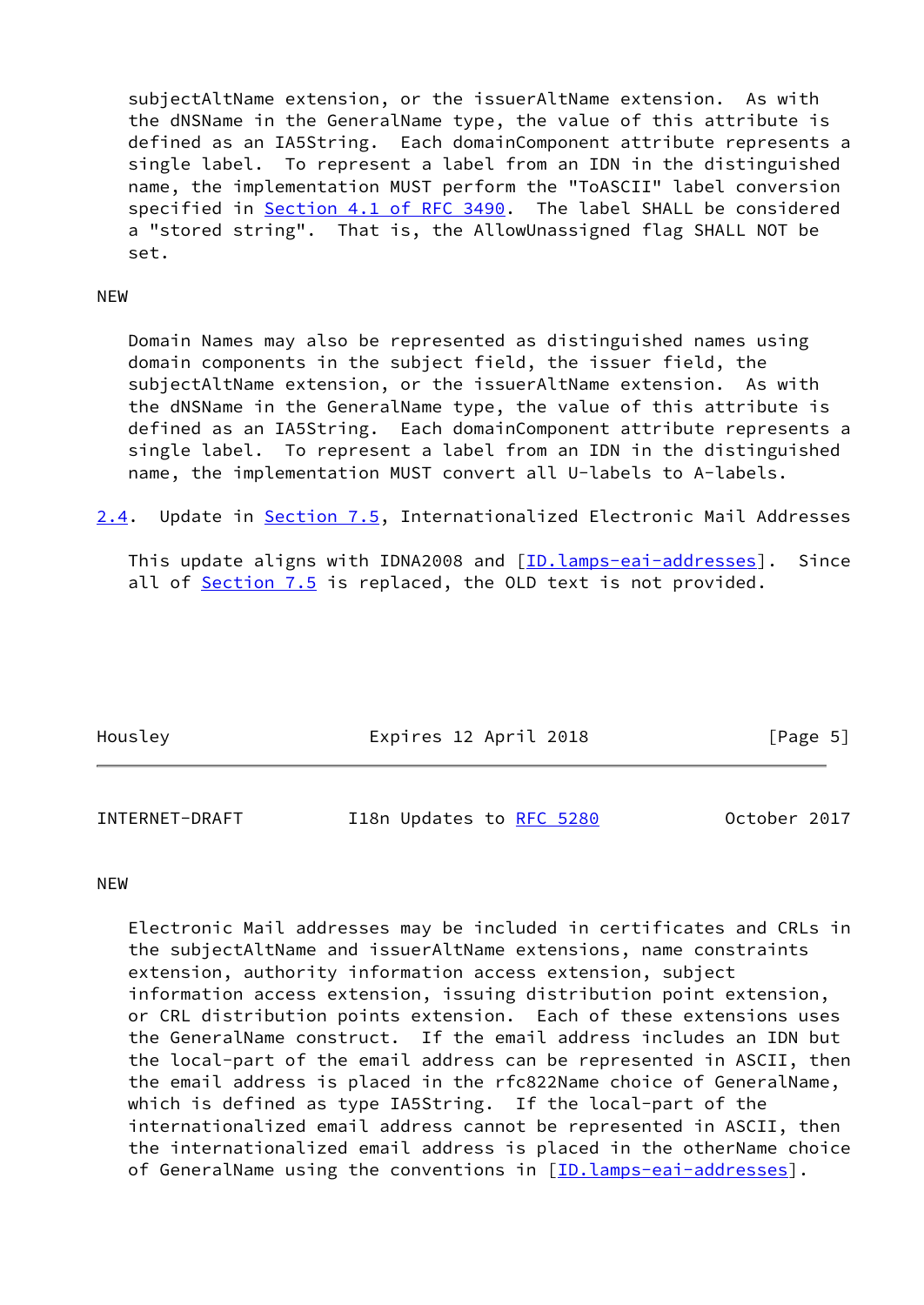# 7.5.1. Local-part Contains Only ASCII Characters

 Where the host-part contains an IDN, conforming implementations MUST convert all U-labels to A-labels.

Two email addresses are considered to match if:

- 1) the local-part of each name is an exact match, AND
- 2) the host-part of each name matches using a case-insensitive ASCII comparison.

 Implementations SHOULD convert the host-part of internationalized email addresses specified in these extensions to Unicode before display. Specifically, conforming implementations convert A-labels to U-labels for display.

## 7.5.2. Local-part Contains Non-ASCII Characters

 When the local-part contains non-ASCII character, conforming implementations MUST place the internationalized email address in the SmtpUTF8Mailbox within the otherName choice of GeneralName as specified in Section 3 of [[ID.lamps-eai-addresses](#page-7-0)]. Note that the UTF8 encoding of the internationalized email address MUST NOT contain a Byte-Order-Mark (BOM) [\[RFC3629](https://datatracker.ietf.org/doc/pdf/rfc3629)] to aid comparison.

 The comparison of two internationalized email addresses is specified in Section 5 of [\[ID.lamps-eai-addresses](#page-7-0)].

 Implementations SHOULD convert the host-part of internationalized email addresses specified in these extensions to Unicode before display. Specifically, conforming implementations convert A-labels to U-labels for display.

| Housley | Expires 12 April 2018 | [Page 6] |
|---------|-----------------------|----------|
|         |                       |          |

INTERNET-DRAFT 118n Updates to [RFC 5280](https://datatracker.ietf.org/doc/pdf/rfc5280) 0ctober 2017

# <span id="page-6-0"></span>[3](#page-6-0). Security Considerations

 Conforming CAs SHOULD ensure that IDNs are valid. This can be done by validating all code points according to IDNA2008 [\[RFC5892](https://datatracker.ietf.org/doc/pdf/rfc5892)]. Failure to use valid A-labels and valid U-labels may yield a domain name that cannot be correctly represented in the Domain Name System (DNS). In addition, the CA/Browser Forum offers some guidance regarding internal server names in certificates [\[CABF](#page-8-0)].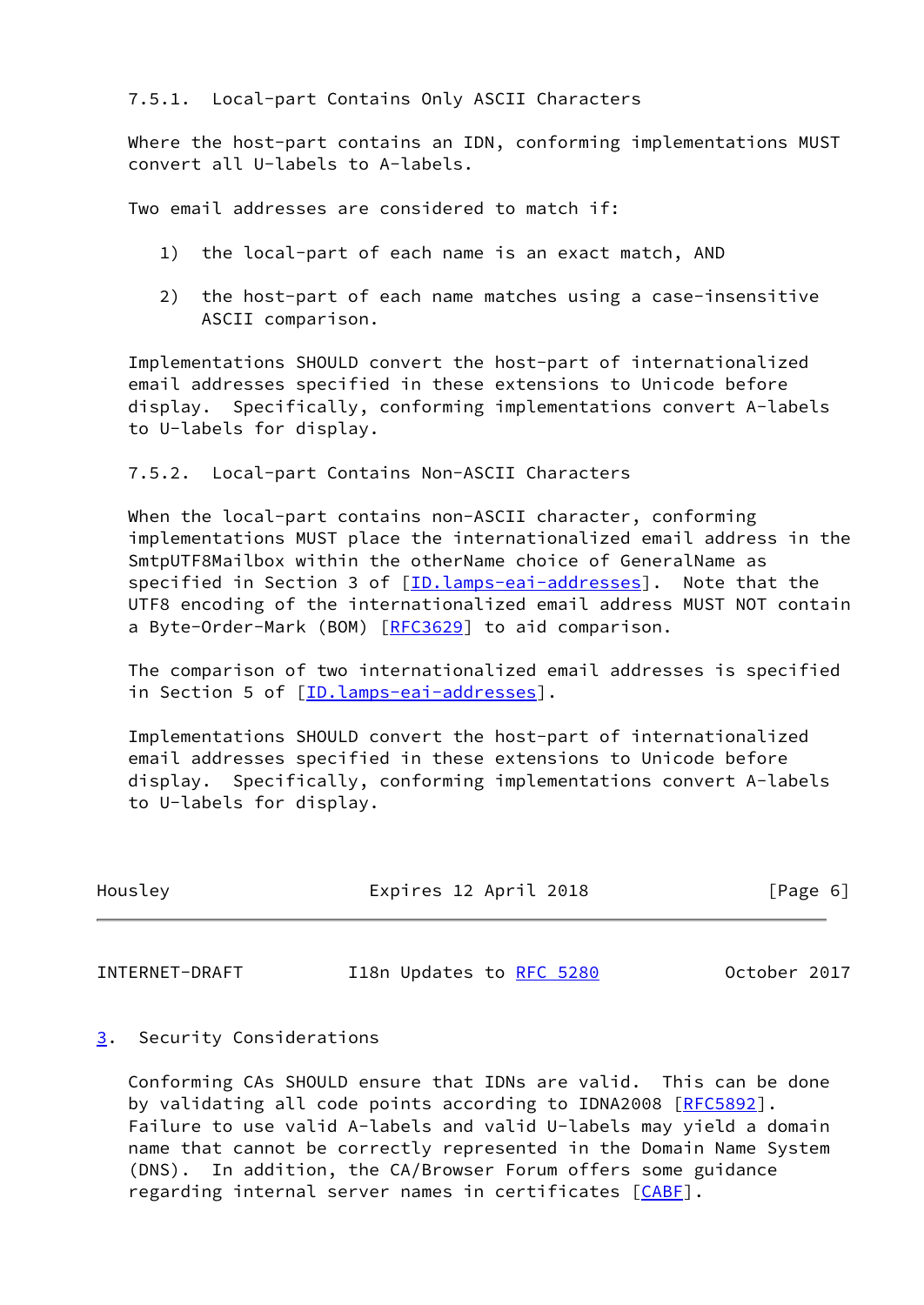# <span id="page-7-1"></span>[4](#page-7-1). IANA Considerations

No IANA registries are changed by this update.

<span id="page-7-2"></span>[5](#page-7-2). Normative References

<span id="page-7-0"></span>[ID.lamps-eai-addresses]

 Melnikov, A. (Ed.) and W. Chuang (Ed.), "Internationalized Email Addresses in X.509 certificates", September 2017, <[http://www.ietf.org/id/draft-ietf-lamps](http://www.ietf.org/id/draft-ietf-lamps-eai-addresses) [eai-addresses>](http://www.ietf.org/id/draft-ietf-lamps-eai-addresses), work-in-progress.

- [RFC2119] Bradner, S., "Key words for use in RFCs to Indicate Requirement Levels", [BCP 14](https://datatracker.ietf.org/doc/pdf/bcp14), [RFC 2119](https://datatracker.ietf.org/doc/pdf/rfc2119), DOI 10.17487/RFC2119, March 1997, [<http://www.rfc](http://www.rfc-editor.org/info/rfc2119) [editor.org/info/rfc2119](http://www.rfc-editor.org/info/rfc2119)>.
- [RFC3492] Costello, A., "Punycode: A Bootstring encoding of Unicode for Internationalized Domain Names in Applications (IDNA)", [RFC 3492,](https://datatracker.ietf.org/doc/pdf/rfc3492) DOI 10.17487/RFC3492, March 2003, <<http://www.rfc-editor.org/info/rfc3492>>.
- [RFC3629] Yergeau, F., "UTF-8, a transformation format of ISO 10646", STD 63, [RFC 3629,](https://datatracker.ietf.org/doc/pdf/rfc3629) DOI 10.17487/RFC3629, November 2003, [<http://www.rfc-editor.org/info/rfc3629](http://www.rfc-editor.org/info/rfc3629)>.
- [RFC3987] Duerst, M. and M. Suignard, "Internationalized Resource Identifiers (IRIs)", [RFC 3987](https://datatracker.ietf.org/doc/pdf/rfc3987), DOI 10.17487/RFC3987, January 2005, [<http://www.rfc-editor.org/info/rfc3987](http://www.rfc-editor.org/info/rfc3987)>.
- [RFC4518] Zeilenga, K., "Lightweight Directory Access Protocol (LDAP): Internationalized String Preparation", [RFC 4518](https://datatracker.ietf.org/doc/pdf/rfc4518), DOI 10.17487/RFC4518, June 2006, [<http://www.rfc](http://www.rfc-editor.org/info/rfc4518) [editor.org/info/rfc4518](http://www.rfc-editor.org/info/rfc4518)>.

Housley **Expires 12 April 2018** [Page 7]

INTERNET-DRAFT 118n Updates to [RFC 5280](https://datatracker.ietf.org/doc/pdf/rfc5280) 0ctober 2017

[RFC5280] Cooper, D., Santesson, S., Farrell, S., Boeyen, S.,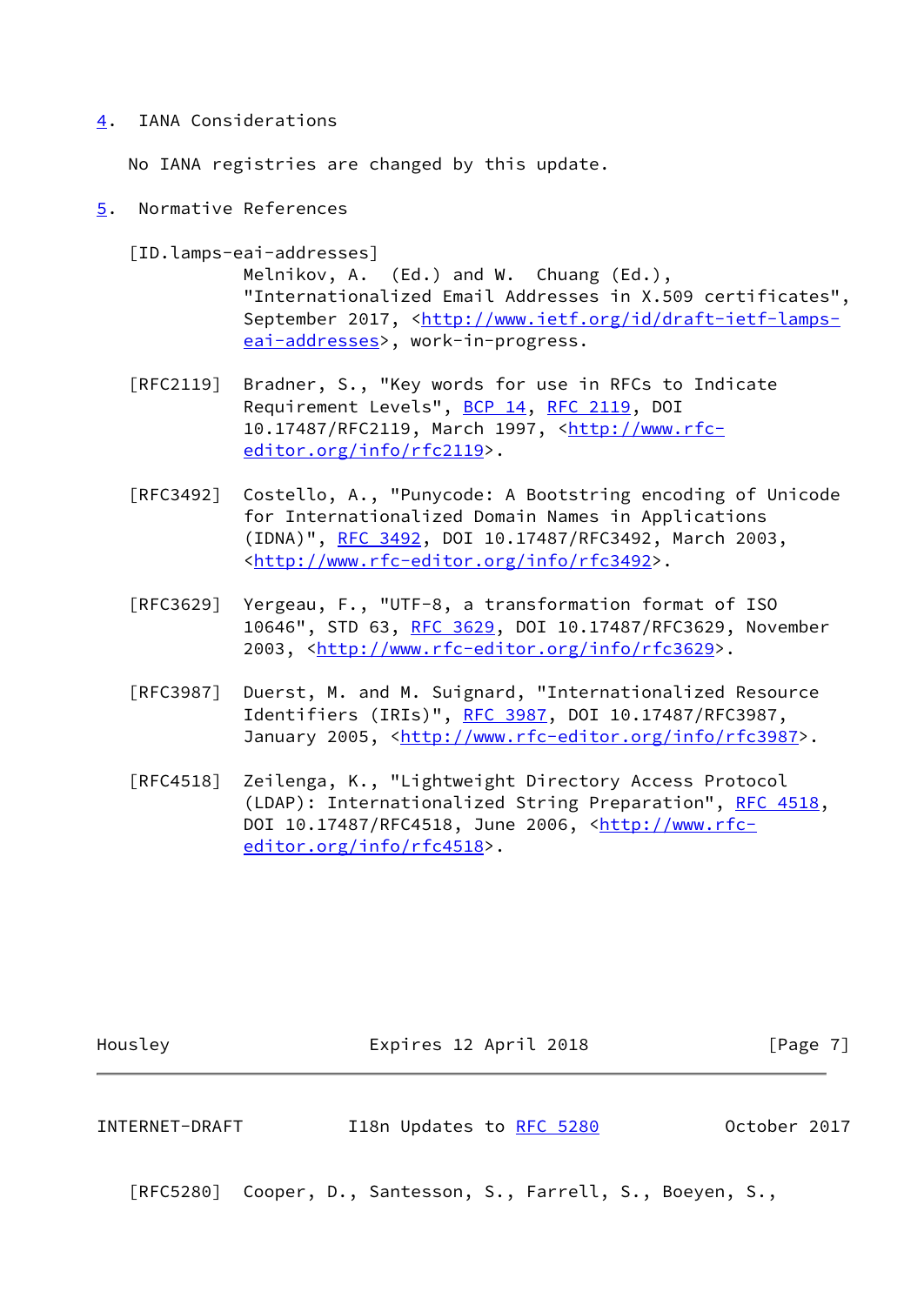Housley, R., and W. Polk, "Internet X.509 Public Key Infrastructure Certificate and Certificate Revocation List (CRL) Profile", [RFC 5280,](https://datatracker.ietf.org/doc/pdf/rfc5280) DOI 10.17487/RFC5280, May 2008, <<http://www.rfc-editor.org/info/rfc5280>>.

- [RFC5890] Klensin, J., "Internationalized Domain Names for Applications (IDNA): Definitions and Document Framework", [RFC 5890,](https://datatracker.ietf.org/doc/pdf/rfc5890) DOI 10.17487/RFC5890, August 2010, <<http://www.rfc-editor.org/info/rfc5890>>.
- [RFC5891] Klensin, J., "Internationalized Domain Names in Applications (IDNA): Protocol", [RFC 5891,](https://datatracker.ietf.org/doc/pdf/rfc5891) DOI 10.17487/RFC5891, August 2010, <[http://www.rfc](http://www.rfc-editor.org/info/rfc5891) [editor.org/info/rfc5891](http://www.rfc-editor.org/info/rfc5891)>.
- [RFC5892] Faltstrom, P., Ed., "The Unicode Code Points and Internationalized Domain Names for Applications (IDNA)", [RFC 5892,](https://datatracker.ietf.org/doc/pdf/rfc5892) DOI 10.17487/RFC5892, August 2010, <<http://www.rfc-editor.org/info/rfc5892>>.
- [RFC8174] Leiba, B., "Ambiguity of Uppercase vs Lowercase in [RFC](https://datatracker.ietf.org/doc/pdf/rfc2119) [2119](https://datatracker.ietf.org/doc/pdf/rfc2119) Key Words", [BCP 14](https://datatracker.ietf.org/doc/pdf/bcp14), [RFC 8174,](https://datatracker.ietf.org/doc/pdf/rfc8174) DOI 10.17487/RFC8174, May 2017. [<http://www.rfc-editor.org/info/rfc8174](http://www.rfc-editor.org/info/rfc8174)>.
- <span id="page-8-1"></span><span id="page-8-0"></span>[6](#page-8-1). Informative References
	- [CABF] CA/Browser Forum, "Internal Server Names and IP Address Requirements for SSL", Version 1.0, June 2012, <[https://cabforum.org/internal-names/>](https://cabforum.org/internal-names/)
	- [RFC3490] Faltstrom, P., Hoffman, P., and A. Costello, "Internationalizing Domain Names in Applications (IDNA)", [RFC 3490,](https://datatracker.ietf.org/doc/pdf/rfc3490) DOI 10.17487/RFC3490, March 2003, <<http://www.rfc-editor.org/info/rfc3490>>.

# Acknowledgements

 Thanks to Alexey Melnikov for the encouragement to write this update. Thanks to John Klensin and Patrik Falstrom for confirming many of the details in this update. Thanks to Ben Campbell, Wei Chuang, Spencer Dawkins, Phillip Hallam-Baker, Warren Kumari, Alexey Melnikov, Adam Roach, Tim Ruehsen, and Sean Turner for their careful review and comments.